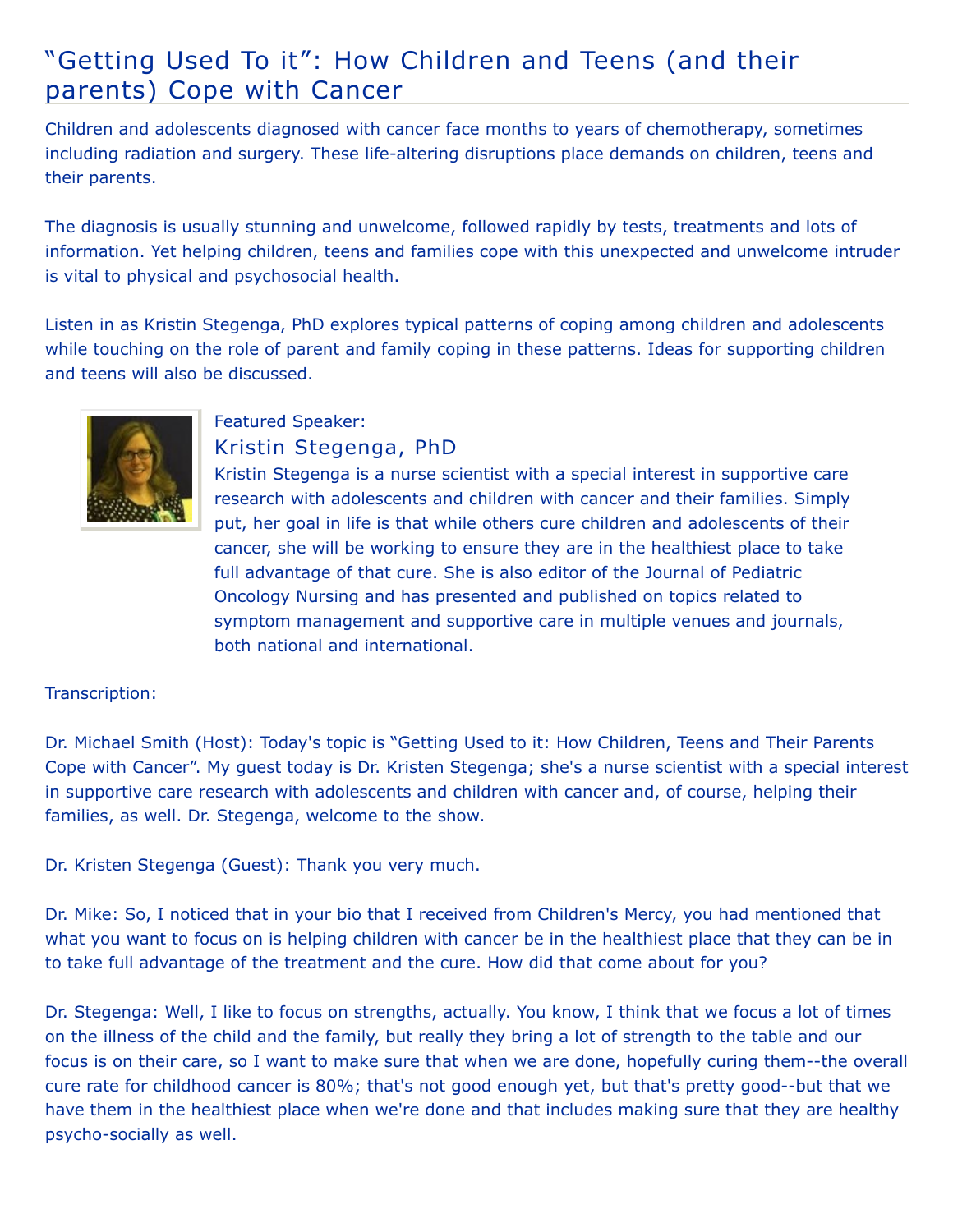Dr. Mike: Yes. Okay, so, let's talk then a little bit about how children cope with cancer. I mean, it's tough for adults, right? So, what does a child go through when they receive that diagnosis?

Dr. Stegenga: Well, initially, just like any child that comes into the hospital, they're scared. They don't really know what's going on and, for younger children, anything that involves a poke is really the worst thing in the whole world, and so, certainly, all of the things that we do to come to a diagnosis of cancer is pretty scary. So, a lot of the things that we do to help them cope are really explaining what we're doing, getting Child Life involved, things like that, to really help them know what's going on to the greatest extent that they can understand. And then, they start to kind of get sort of into the rhythm of the things that are going on here. And, any kind of coping, which really is looking at the situation. "Okay, what is going on?" and deciding what to do about it and kids do that, too. They quickly figure out who their friends are. That's where some of the great things that we have here are so helpful. We have therapy dogs; we've got Child Life; we've got music therapy, but all these things that kind of help them realize that the hospital isn't as horrible a place as when they first got there. And, so, they start to quickly kind of appraise the situation and realize what things they like and what things they don't and they start to kind of process what's going on. One of the most fascinating things that I learned through some of my research is how quickly kids actually get used to this, so it's interesting how we think, as adults, that this has to be absolutely the worst thing that ever happened to them and it's certainly not a party, but they actually get used to it and they actually probably process better than their parents, to be honest.

Dr. Mike: Right, yes. Well, okay, so you mentioned something like therapy dogs as an example. Why don't you tell us a little bit more about some of the specific programs and activities that Children's Mercy offers that helps them to cope?

Dr. Stegenga: Yes. Well, so we have Hunter and Help. Hunter is actually our therapy dog that is for hematology/oncology, and he does a few other things, but he is predominantly for us, and he comes in and he might just give a little love. He might just come in and let the kids pet him; it kind of depends on what the child is looking for, or for some of the kids, interestingly we're noticing--we're getting ready to do another study--he seems to be anecdotally a really great companion for the older school aged and young adolescent boys. He just seems to come up and just hop up on the bed and hang with them and that can be really helpful for them to just have a guy to hang with, so to speak.

Dr. Mike: Yes.

Dr. Stegenga: And, we have music therapy and they do lots of different things with kids that are age appropriate interventions. We're actually doing some research that way, too. We've got a new study that's looking at helping parents and school-age kids 3-8—or, actually that's a little bit younger than school age--with coping with hospitalization and so, then, they also do lots of things that aren't research to just help kids feel like kids. I think it's so important to remember, even in the hospital, even with the cancer, that kids are still kids and teenagers are still teenagers, and probably the biggest thing that we can do to help them cope with this diagnosis is to treat them like they are still kids or teenagers, regardless of their diagnosis to the extent that we can. Of course, there are some things we can't do.

Dr. Mike: Well, I mean, so that was going to be my question. Even in the environment, right, even in the patient's rooms, are they set up differently? Do you allow them to hang some stuff on the walls? I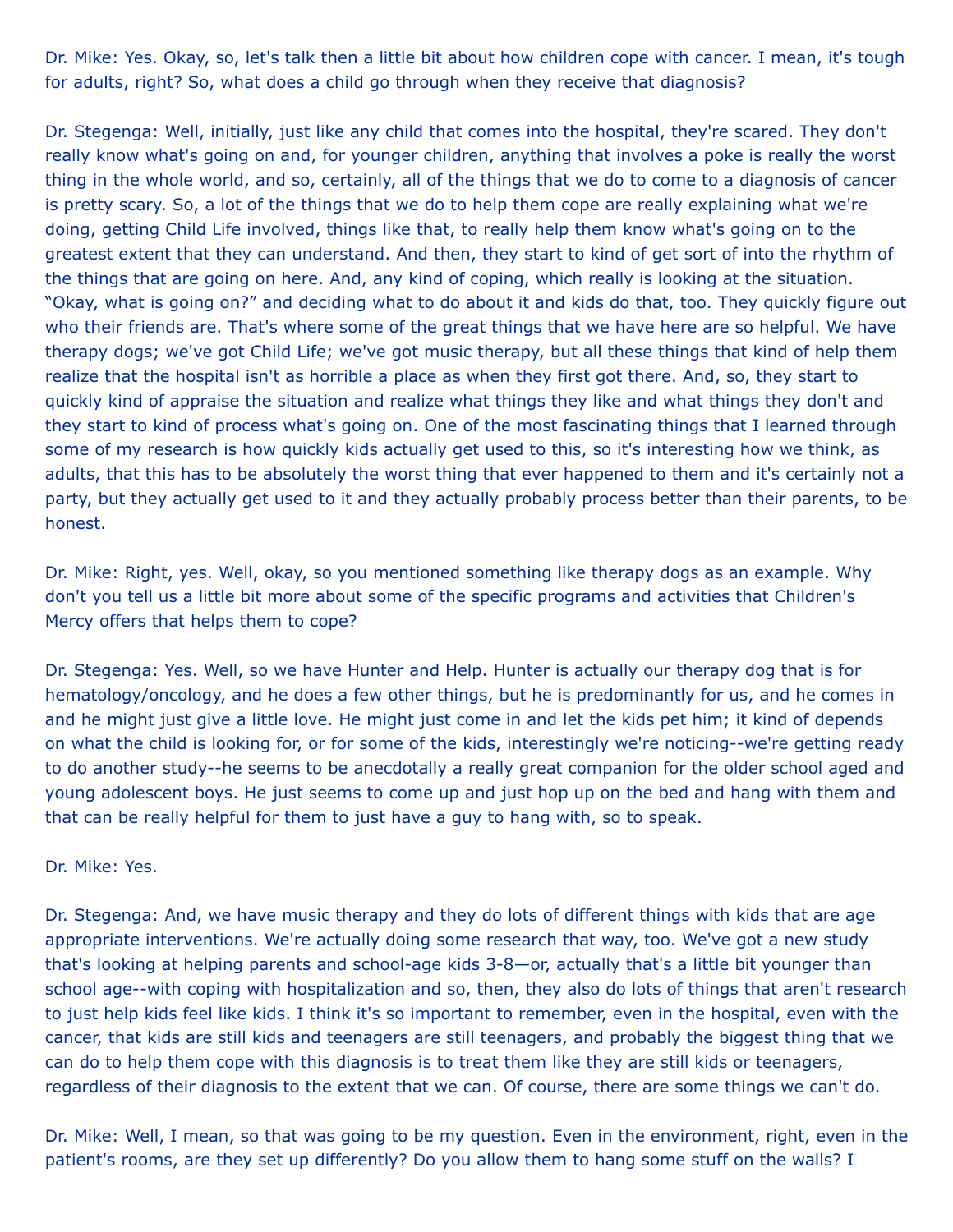## mean, how far do you actually go with that?

Dr. Stegenga: Oh, absolutely. They're allowed to hang things on the walls--okay there are some things that are not allowed. There's rules about paint, and stuff like that, but we have ways that they can secure things so that they don't wreck the paint, but still are able to make the room look like their own and we really encourage that because it's important for them to feel like that's their room. When they make art here and things like that, we encourage them to display it in their room, and that's the other thing about, one of the greatest thing about being a pediatric nurse, which is my background, is that we get to come in that room and admire that art, and sometimes even help with it, and things like that. You know, really those things--notice the kid in that patient and what their special things are.

Dr. Mike: Yes. And so, I guess, when you hear about a program like yours and you are doing such a wonderful job helping the children cope, I mean, we always want to do something that's better than what we've done in the past, right? I mean, that's what we're always striving for, whether it's treatment, coping, whatever it is. So, what has happened since you have really focused on putting them in the healthiest place, psycho-socially, physically--what kind of results have you seen?

Dr. Stegenga: Well, I think for one thing, even though, of course, as these grand dreams of everything being just better and better, there are incremental steps. So, one of the things that we studied a few years ago was helping adolescents while they're in transplant and they could make a music video with a music therapist, and that research definitely yielded information that said that that was helpful; that that gave them a way to focus on something other than their transplant and gave them a way, as it turned out, to make some meaning of their transplant. They were actually given that music video, mostly because actually it was something that teenagers are into. But, what happened was, we found out that most of them really did focus on thinking about their life and the people who were important to them and stuff, so then that research led to research the parents in that study told us that's great, but now they're opening up these conversations with us that we're not totally ready to have, so that led to another study that actually is just in analysis now. But, how do we have those conversations? So, then, we worked with in the next study, more adolescents and their parents, so we worked with the parents then, too. How do we have these conversations with our kids that can sometimes be tough because some of them don't make it and we have these videos that are so awesome, but now we're talking about really big things with our teenagers, and we want to talk to our teenagers, but let's face it: it's hard for parents and teenagers to talk sometimes. So, that was the next step. So, all of these things are these incremental steps to making life better. So, I know that I can speak for myself for sure, and I think everyone else who's trying to do this kind of work in that we definitely have job security continuing to try to make things better. You know, every step we take is an incremental step in making life better.

Dr. Mike: Yes. So, you mentioned the parents there, so that's obviously an important part of this conversation, as well. We know that and, obviously, this is a huge topic, when we're talking about the coping of parents, kids, and teens, but really they all kind of fit together, right? I mean, at the same time when you're helping the teenager or even the child cope, you must be doing something to help the parents, as well. So, are there programs that are just geared towards the parent who's going to have to deal with some of these tough questions, for instance?

Dr. Stegenga: Absolutely. And, all of this is definitely a team effort. So, as far as research goes, we're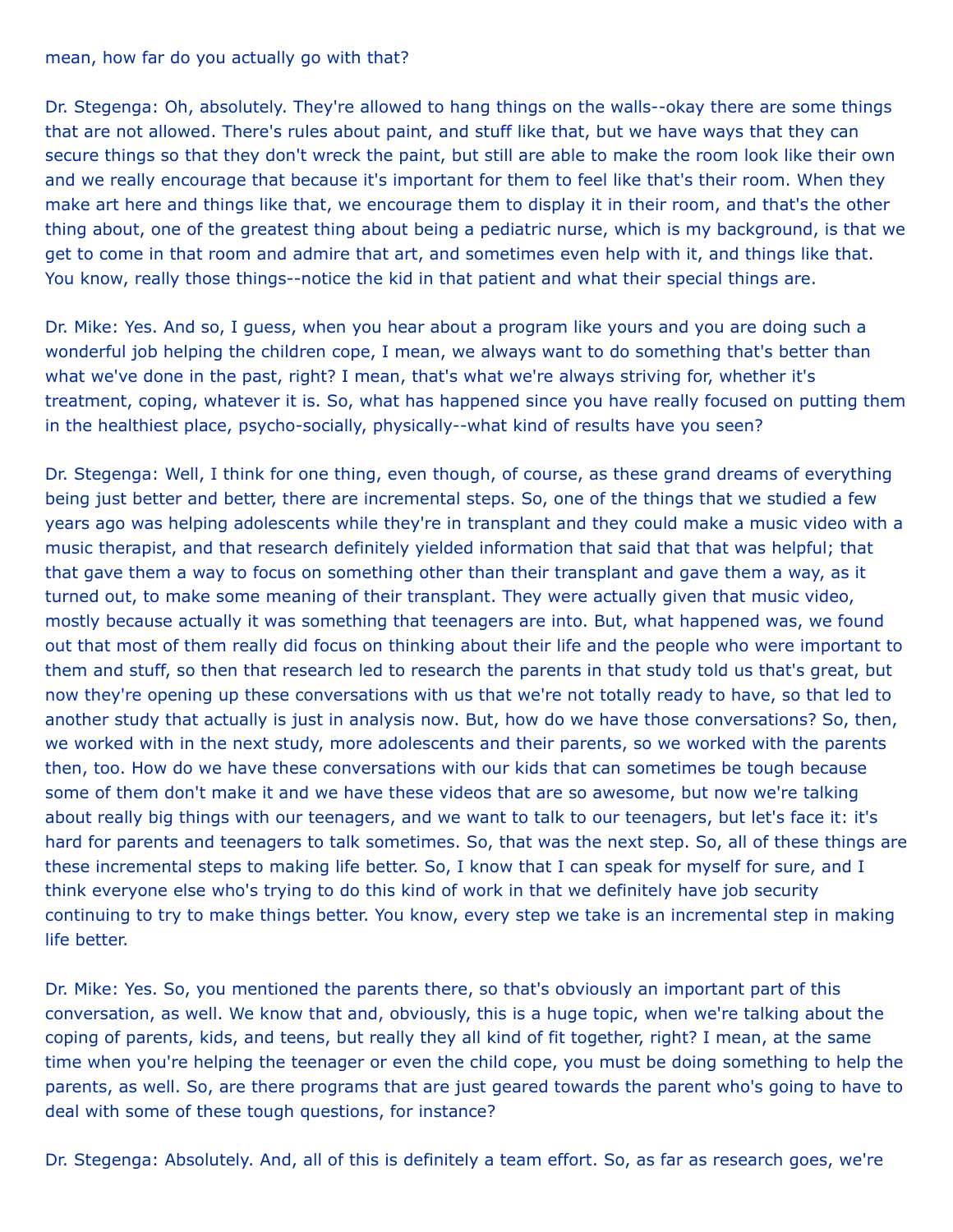just working on some of those things, but in all of our daily work here at the hospital, we have a wonderful social work staff, too, who's always working with them, and I think that it's important for all of us to remember that they are all interlinked and the fascinating thing, when you think about it, it's such an obvious statement, but everybody copes differently. We just finished a study that was actually educating parents of newly-diagnosed kids and we really discovered that even within a parent diab, one parent would want a whole lot of information about everything, and the other parent was just like, "You know what? Don't tell me. Don't tell me anything I don't have to know. I just want to know the basics." And so it just speaks to, you know, there's a lot of buzz about personalized medicine right now, and I think personalized medicine also encompasses what does a family need to know? And, how does that family cope, and how does each person in that family cope because, giving a one-sized fits all care doesn't work. One parent might want to know absolutely every single thing and they're going to be the one that's going to be looking on the internet and you're going to be helping them recognize what's a good source for information. And the next parent will be like, "Tell me only what I must know to take care of my child, because all of that information is very scary." And then the child, a lot of times we'll have kids that want to know stuff that maybe their parents don't want to know, and we have to negotiate that. So, there's the research aspect, figuring out best ways to do things, and then there's the day-to-day care that we all try to work as a team to give and it's such a big deal to really do right by these families, but also recognize that they are individuals. And sometimes, we have one--maybe it's the parent--that really thinks that things are very hard for their child, and then when you talk to the child, they're really actually fine, it's really that it's so hard for the parent to accept that this is going on for their child. You know, it's really a big deal.

Dr. Mike: Yes, well, and that's interesting. One last question, then. So, when I look at the title of this, it's "Getting Used to It", right? What does that mean? As someone who is really leading the way in helping parents, the families, the children cope, what does that mean to you? What does it mean to Children's Mercy when we say "Getting Used to It"?

Dr. Stegenga: You know what? It's fascinating. I am still learning what that means as a researcher and as a nurse. The kids are helping me understand that, little by little, through my research. When I did my first research study with kids with cancer, the teenagers, every single one in my study, used that exact phrase. They say "Well, you get used to it." And, I said how do you do that? And they all said, "You just do. Little by little, you just get used to this: having cancer." And then, I looked to the literature and a friend of mine at a different hospital had done work with younger children, and they were all talking about getting used to it, too. So, the children and the teens are leading us along, helping us. Because it's such an innate process to them of just coping through this and figuring it all out. They have a hard time explaining it to us, but they just do it.

Dr. Mike: Yes. So, that's interesting, too. So, the end game for a lot of the patients is just getting used to it, but how they get to that point can be very individualized, they can go on different journeys, some may want lots of information, some may want more social connection. There are so many ways to get to that point, right? So, you're allowing them to get used to it using multiple ways, right?

Dr. Stegenga: Exactly. Their endpoint is that they essentially adapt to their cancer but we have to help them find which path is theirs, but in their minds, it happens so seamlessly with the support they receive from their families and us, that they can't actually verbalize the process, but absolutely, that's their endpoint.